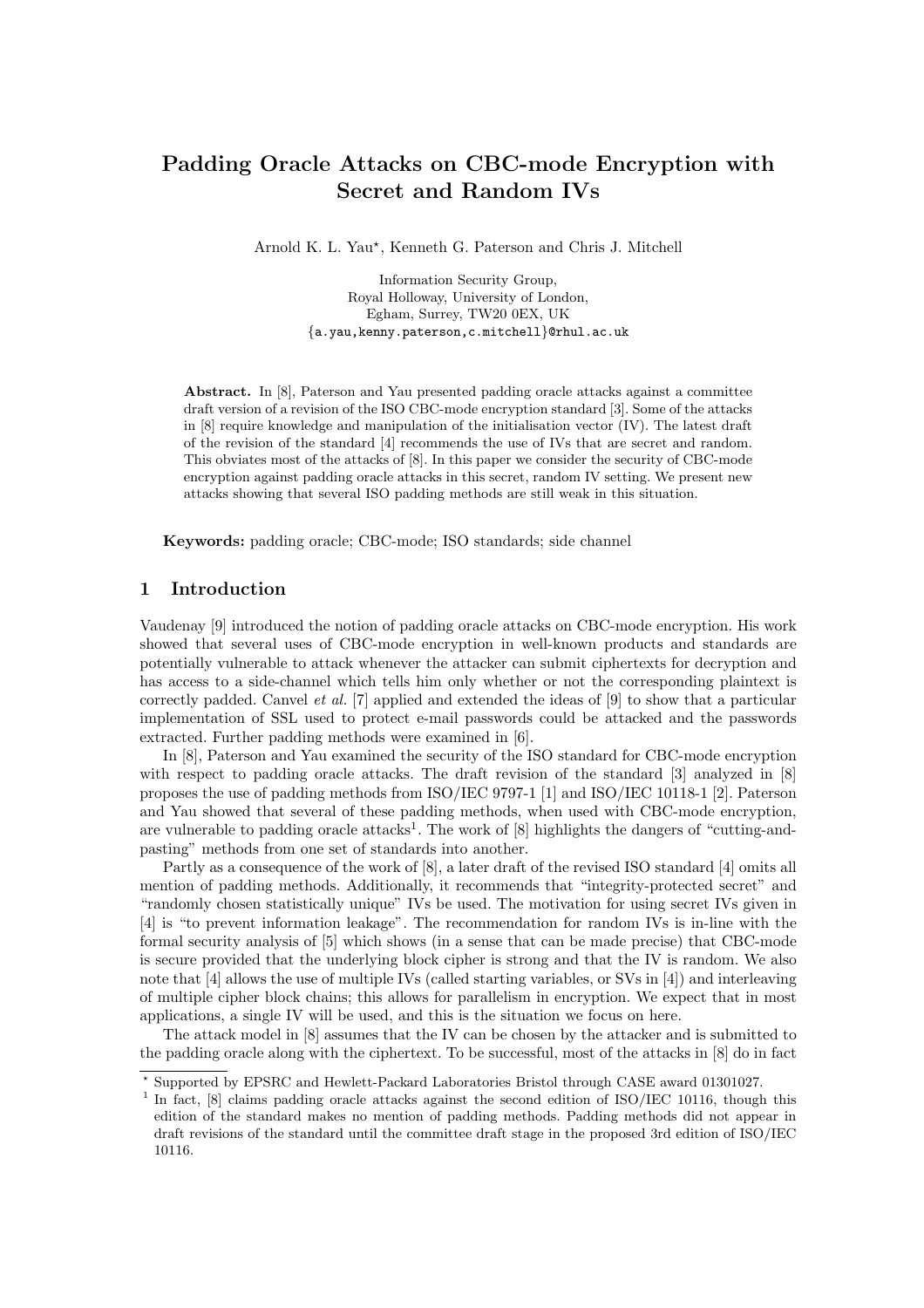require the attacker to have knowledge of the IV and the ability to manipulate it. For this reason, the attacks in [8] would not apply to CBC-mode as defined in [4] if the padding methods of [1] and [2] were used and if the new recommendations to use secret, random IVs were followed. More specifically, the only attack in [8] that remains practicable is Attack 2 against padding method 3 of [2]. This attack on its own arguably has a small impact on the confidentiality of data because it works only against the last one or two blocks of a target ciphertext and recovers relatively few useful data bits.

Despite their omission from the draft ISO standard [4], padding methods are needed in order to fully specify the CBC-mode of operation. It is not unreasonable to assume that, in the absence of any other guidance, an implementer of CBC-mode according to [4] might borrow techniques from other ISO standards, as was indeed proposed in [3]. Here, we demonstrate that padding oracle attacks can still be effective against CBC-mode encryption even when IVs are secret and random. In particular, we show that several padding methods from [1, 2] are still weak even in this situation.

#### 1.1 Attack Models

Before giving details of our attacks, we clarify the attack models under which these attacks will take place.

When IVs are secret and random, a variety of practical methods could be used to ensure the IVs are available to both encrypting and decrypting parties. For example, the IV could be encrypted using ECB-mode and prefixed to the ciphertext. Alternatively, a value V could be prefixed to the ciphertext and the IV generated by encrypting  $V$  using ECB mode. Or, as a third possibility, a pre-agreed list of IVs could be used and an index sent with ciphertexts to indicate which entry in the list was used as the IV. Because these approaches include information determining IVs along with ciphertexts, they allow the adversary to influence which IV is used by the padding oracle when decrypting, without the adversary necessarily knowing the actual value of the IV. In particular, they allow the adversary to force the oracle to re-use an old IV. We can model this kind of attack by assuming that, when submitting a ciphertext to the padding oracle, the attacker specifies an additional string  $I$  which in some way determines the IV used by the padding oracle. The contents of I will depend on the particular method used for establishing IVs: for example, in the case of encrypted IVs, I will simply be the encrypted IV, while in the case of a pre-established list, I would be an index in the list.

We expect that the above kind of approach for establishing secret, random IVs is most likely to be used in practice. But it is also conceivable that a second approach, in which no information at all about the IV is transmitted as part of ciphertexts, might be used. For example, the communicating parties may be able to maintain a synchronised counter and then obtain IVs by applying a keyed pseudo-random function to the counter. We also want to model attacks in this scenario, which presents a tougher attack environment to the adversary. We can do this by assuming that the padding oracle simply selects a fresh, random IV before every decryption and that no IV-related information is included in ciphertexts.

Thus in this paper, we will consider two slightly different attack models. In the first model, IVs are secret and random but are determined by additional information I available to the attacker and submitted to the oracle. In the second model, IVs are secret and random and the attacker has no control over the IV used by the padding oracle. Obviously, attacks in the second model are more powerful, but attacks in the first model already capture many likely practical situations.

# 1.2 Our Results

In Section 3.2, we introduce a new padding oracle attack against CBC-mode when used with padding method 3 of [1]. Our new attack applies for secret, random IVs in the first attack model. The new attack uses a set of auxiliary ciphertexts corresponding to plaintexts of different lengths as an aid to recovering the plaintext corresponding to a target ciphertext block. The complexity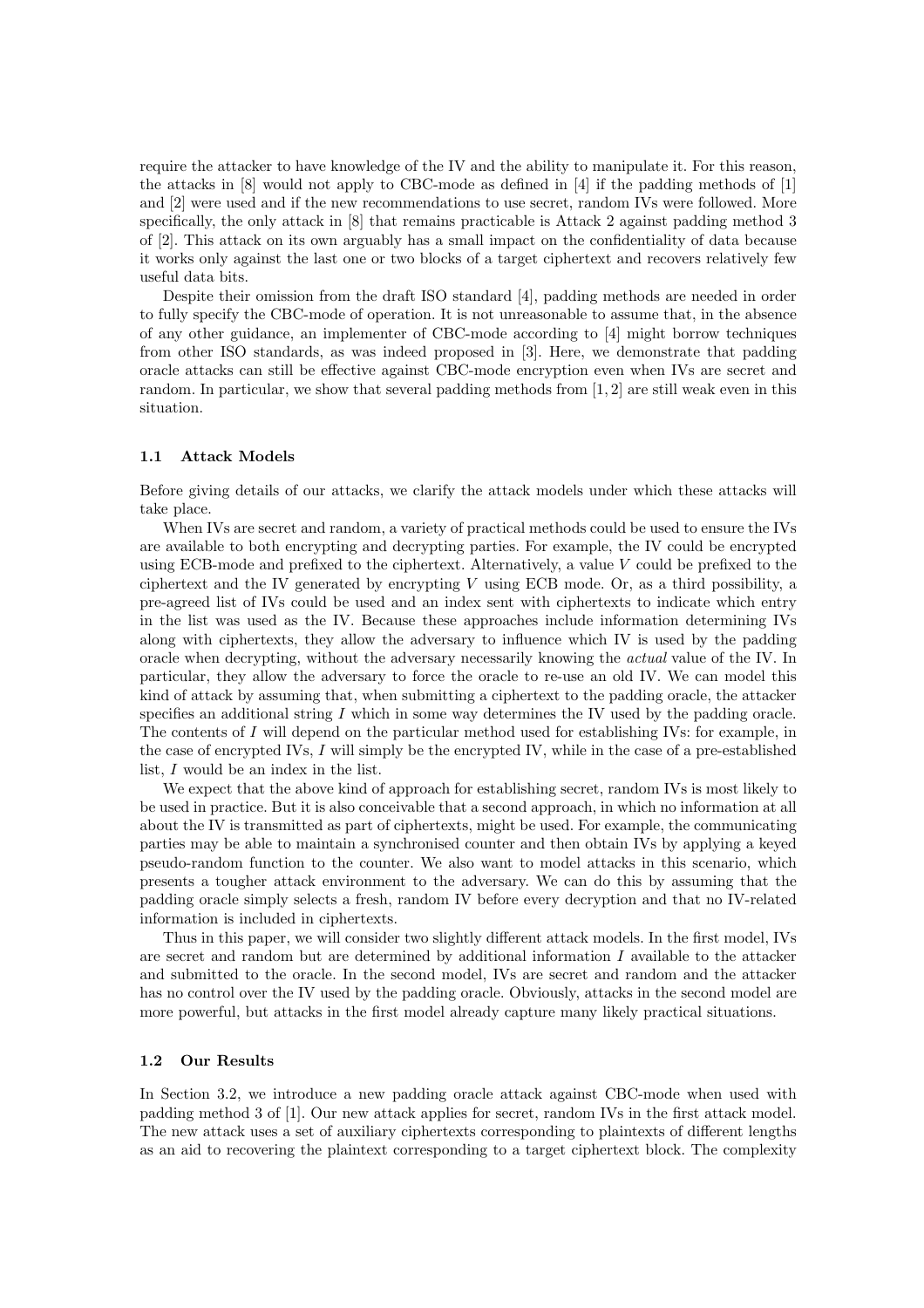of the attack depends on the spread of lengths of the auxiliary ciphertexts; it can be as low as  $n$ queries to the padding oracle, where  $n$  is the block size.

We have been able to adapt the attacks of [8] against CBC-mode when used with padding method 3 of [2] to the secret and random IV setting without significant penalties on complexity or generality. These attacks are applicable in our second, tougher attack scenario. An attack applicable to any ciphertext block is presented in Section 4.2. This attack first constructs a valid ciphertext with the target block as the final block and then uses the attack of Section 4.3 to decrypt that block. The first phase requires, on average, roughly  $2^{r-1}$  calls to the padding oracle. Here  $r$  is a parameter associated with the padding method. The attack of Section 4.3 is applicable to the final block of any ciphertext and is always efficient, requiring only  $O(n)$  oracle queries to recover all the plaintext bits in the last block.

We note that our results do not contradict the results of  $[5]$ , since the security model of  $[5]$  does not cater for the kind of side-channel information that a padding oracle provides to an attacker. We also note that all of our attacks are independent of the particular block cipher used.

Our attacks can be further developed to handle the situation where multiple IVs are in use. Again, we can obtain attacks against method 3 of [1] for multiple secret, random IVs in the first attack model. We can also find attacks against method 3 of [2] for multiple secret, random IVs in the second attack model. Since the modifications to our existing attacks are quite straightforward, we do not include the details in this paper. Nor have we analyzed the other padding methods from [1, 2] in the secret and random IV setting. Padding method 1 in both standards does not de-pad uniquely and is only useful when plaintexts have fixed or known lengths. We expect that padding oracle attacks may be possible against this method. As was noted in  $[6, 8]$ , padding method 2 in the two standards seems to be largely immune to such a side-channel analysis and indeed makes a good candidate for recommendation as a padding method in the ISO standard for CBC-mode encryption.

### 2 Symbols and Notation

We largely use the same notation as in [8], with only one major difference. In [8], the first block of the ciphertext  $C_0$  submitted to the padding oracle was taken to be the IV. Here, the attacker no longer submits the IV (since he does not know it), but he may or may not submit additional information  $I$ , depending on whether the attack is in the first or second attack model. Therefore in our new notation, the first block of the ciphertext will be the first encrypted block  $C_1$ , and, in making padding oracle queries, we will prepend additional information  $I$  to ciphertexts whenever appropriate. The context will make clear when this is being done.

For a detailed description of CBC-mode encryption, see [8, Section 2.2]. We summarise our other frequently used notation here for ease of reference.

C : ciphertext output after CBC-mode encryption; target ciphertext the attacker is trying to decrypt.

 $C'$ : ciphertext to be submitted to the padding oracle during an attack.

 $d_K(Y)$ : decryption of ciphertext block Y under key K.

D : unpadded data string to be CBC-mode encrypted.

 $e_K(X)$ : encryption of plaintext block X under key K.

I : information determining the IV in our first attack model.

 $\mathcal{IV}$  : the initialisation vector used in CBC-mode.

- $L_D$ : the length (in bits) of the data string D.
- $n:$  the block size (in bits) of the block cipher.

 $P$ : the result of applying a given padding method to  $D$ .

 $q$ : the number of blocks in data string  $P$  after padding.

- VALID and INVALID: padding oracle responses to, respectively, correct and incorrect padding after receipt and decryption of ciphertext.
- $X||Y:$  the result of concatenation of strings X and Y.

 $X \oplus Y$ : the result of exclusive-or  $(XOR)$  of strings X and Y.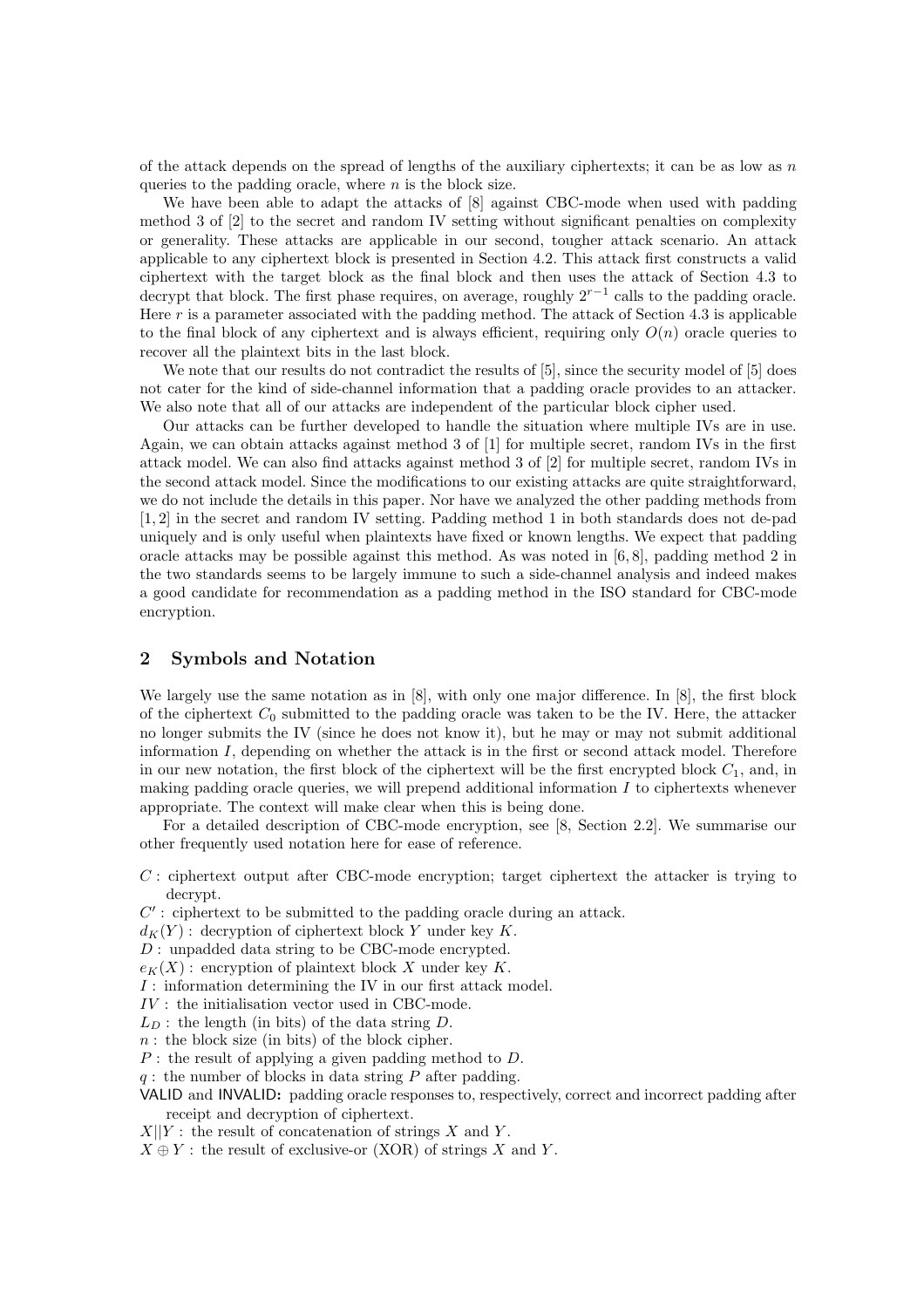$(X)_2$ : the binary representation of the value X.  $X_j$ : the  $j^{th}$  block of the plaintext or ciphertext  $X$   $(1 \leq j \leq q)$ .  $X_{j,k}$ : the  $k^{th}$  bit of the plaintext or ciphertext block  $X_j$ ,  $0 \leq k < n$ .

### 3 Analysis of Padding Method 3 of ISO/IEC 9797-1

#### 3.1 Review of Padding Method and Previous Attack

We reproduce the original text of the padding method from [1]:

"The data string D to be input to the [...] algorithm shall be right-padded with as few (possibly none) '0' bits as necessary to obtain a data string whose length (in bits) is a positive integer multiple of n. The resulting string shall then be left-padded with a block L. The block L consists of the binary representation of the length (in bits)  $L_D$  of the unpadded data string  $D$ , left-padded with as few (possibly none) '0' bits as necessary to obtain an n-bit block. The right-most bit of the block  $L$  corresponds to the least significant bit of the binary representation of  $L_D$ ."

The attack in [8, Section 3.4] decrypts, one block at a time, arbitrary ciphertexts  $C_1||C_2||\ldots||C_q$ that are padded using the above method. The attack makes repeated use of a padding oracle and has two phases.

The general case of the first phase applies to ciphertexts consisting of three or more blocks and was presented as Algorithm 9797-1-m3-get- $L<sub>D</sub>$ -general in [8]. The algorithm, when given a q-block valid ciphertext as input, finds  $L<sub>D</sub>$  by manipulating the padding bits. The procedure requires the re-use of old IVs. Since we will use it in our new attack, we reproduce this algorithm here as Algorithm 1, with notation modified to reflect the use of additional information  $I$  to determine IVs. In the algorithm (which, in common with all the algorithms presented here, can be found in the Appendix), I denotes the IV-determining information that accompanied the target ciphertext.

The special case of the first phase applies to two-block ciphertexts and was presented as Algorithm 9797-1-m3-get- $L<sub>D</sub>$ -special in [8]. This algorithm does require the ability to directly manipulate bits in the IV and so does not apply in either of our attack models.

The second phase of the attack on Method 3 of ISO/IEC 9797-1 in [8, Section 3.4] is the actual decryption. Algorithm 9797-1-m3-decrypt in [8] returns the rightmost  $n-1$  bits of a plaintext block but in so doing makes repeated updates to the IV. It is therefore unusable in our attack models. Algorithm 9797-1-m3-decrypt-last-bit in [8] returns the leftmost bit of a plaintext block. It is also unusable, since it requires a customised setting of the IV and a successful run of Algorithm 9797-1-m3-decrypt.

#### 3.2 An Attack with Secret and Random IVs

We require some further mild assumptions in order to obtain an attack against padding method 3 of [1] with secret and random IVs. The attack is in our first attack model. We assume that, in addition to having a target ciphertext  $C$  which he wishes to decrypt, the attacker has also gathered a set of m auxiliary ciphertexts labelled  $C^1, C^2, \ldots, C^m$ , and associated IV-determining information  $I^1, \ldots, I^m$ . We write  $q_j$  for the number of blocks in ciphertext  $C^j$  and require that  $q_j \geq 3$  for each j. The attacker can immediately use Algorithm 1 and the padding oracle to find the length  $L_i$  of each ciphertext  $C^j$ . We write  $F_j = L_j \text{ mod } n$ . We require that the  $F_j$  be distinct and that no  $F_j$ is equal to zero. Without loss of generality, we can then write  $1 \leq \tilde{F_1} < F_2 < \ldots < F_m \leq n-1$ . We also set  $F_{m+1} = n$ .

Notice that auxiliary ciphertexts with the required properties can easily be selected from a larger pool of ciphertexts. The auxiliary ciphertexts are not themselves decrypted in the course of the attack (though they can individually be used as target ciphertexts if their decryption is desired).

Our attack is presented in Algorithm 2 and described in words below.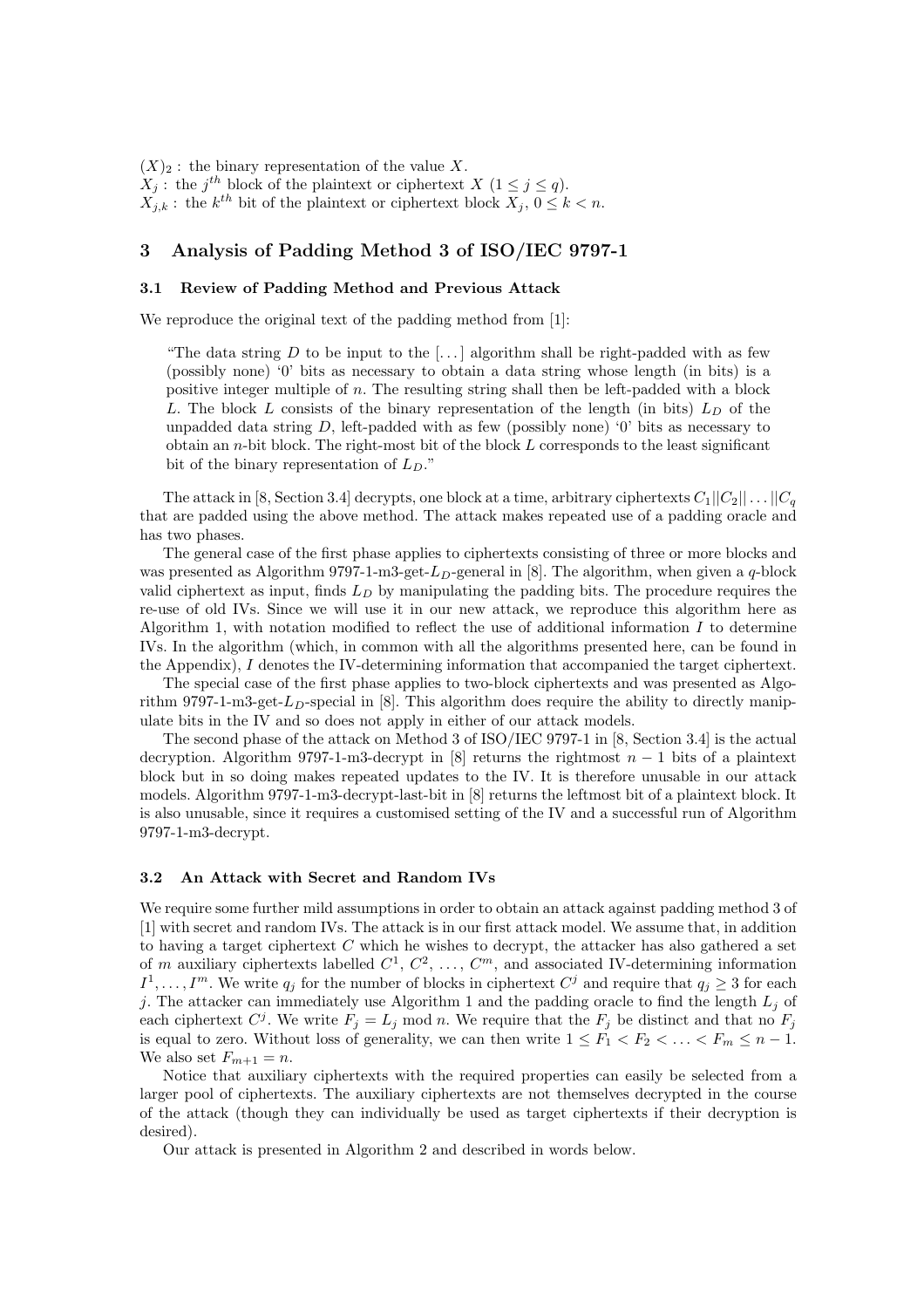The attack attempts to recover the plaintext block  $P_k$  matching the block  $C_k$  of the q-block ciphertext C. In fact, we are only able to extract the rightmost  $n - F_1$  bits of  $P_k$  for each  $k \geq 2$ . The attack attempts to construct, for decreasing values of j, a valid  $q_j$ -block ciphertext whose last block is the target block  $C_k$  and whose first block is  $C_1^j$ . Because of the padding rule, such a ciphertext must correspond to a plaintext in which the last block  $P'_{q_j}$  consists entirely of '0's in the rightmost  $n - F_j$  positions. By carefully controlling the values in the penultimate ciphertext block, we can ensure that only a relatively small number of trials is needed in order to achieve this for each successive value of j. Eventually, when  $j = 1$ , we have a ciphertext with last block  $C_k$  where the matching plaintext block  $P'_{q_1}$  has '0's in the rightmost  $n-F_1$  positions. From this information and  $C_{k-1}$  it is easy to recover the rightmost  $n-F_1$  positions of the original plaintext block  $P_k$ .

We now explain in more detail the operation of the attack. We begin by considering the rightmost  $n - F_m$  positions. Consider submitting to the padding oracle a ciphertext of the form:

$$
I^m, C_1^m || \underbrace{00\ldots 0 || \ldots ||00\ldots 0}_{q_m-3 \text{ blocks}} ||S|| C_k
$$

where S is a block taking on a random value in the rightmost  $n - F_m$  positions. Because  $I^m$ determines the original IV used in obtaining  $C^m$ , block  $C_1^m$  indicates that  $n - F_m$  '0' padding bits should be found in the last plaintext block, and hence the oracle will return VALID with a probability of  $2^{F_m-n}$ . An INVALID response indicates that another value of S should be tested. In the algorithm we simply use an increasing  $(n - F_m)$ -bit counter for this purpose. After an average of around  $2^{n-F_m-1}$  and at most  $2^{n-F_m}$  trials, we will obtain a VALID response. In this case, we learn that  $S \oplus d_K(C_k)$  is equal to '0' in the rightmost  $n - F_m$  positions.

Notice that from this information and knowledge of  $C_{k-1}$ , we could immediately recover the rightmost  $n-F_m$  bits of  $P_k$ . However, we now preserve the successful value of S by setting  $R = S$ , and proceed to examine the rightmost  $n - F_{m-1}$  bits. Now consider submitting to the padding oracle a ciphertext of the form:

$$
I^{m-1}, C_1^{m-1} || \underbrace{00 \dots 0 || \dots || 00 \dots 0}_{q_{m-1}-3 \text{ blocks}} ||S|| C_k
$$

where now S is a block taking on a random  $(F_m - F_{m-1})$ -bit value in positions  $F_{m-1}, F_{m-1}$  +  $1, \ldots, F_m - 1$ , and equalling R in the rightmost  $n - F_m$  positions. Now block  $C_1^{m-1}$  indicates that  $n - F_{m-1}$  '0' padding bits should be found in the last plaintext block. By using R to set the rightmost  $n - F_m$  bits of S, we have already arranged '0' bits in the rightmost  $n - F_m$  positions of the last plaintext block. So the oracle returns a VALID response with probability  $2^{-(F_m-F_{m-1})}$ . Again, we use a counter to test the  $2^{F_m-F_{m-1}}$  values in positions  $F_{m-1}, F_{m-1}+1, \ldots, F_m-1$ . After an average of about  $2^{F_m-F_{m-1}-1}$  and at most  $2^{F_m-F_{m-1}}$  trials, we will obtain a VALID response. In this case, we learn that  $S \oplus d_K(C_k)$  is equal to '0' in the rightmost  $n - F_{m-1}$  positions.

It is now straightforward to see how Algorithm 2 proceeds in this manner to eventually construct a valid ciphertext of the form:

$$
I^1, C_1^1 || \underbrace{00...0||...||00...0}_{q_1-3 \text{ blocks}} ||R||C_k
$$

so that the corresponding last plaintext block contains '0' padding bits in the rightmost  $n - F_1$ positions. Then a simple calculation shows that the rightmost  $n - F_1$  bits of  $P_k$  are equal to the rightmost  $n - F_1$  bits of the block  $R \oplus C_{k-1}$ .

#### 3.3 Complexity and Impact

It takes an average of just over  $2^{F_{j+1}-F_j-1}$  oracle queries to obtain a VALID response and recover the bits at positions  $F_i$  to  $F_{i+1}-1$  of  $P_k$ . So the average number of oracle queries needed to recover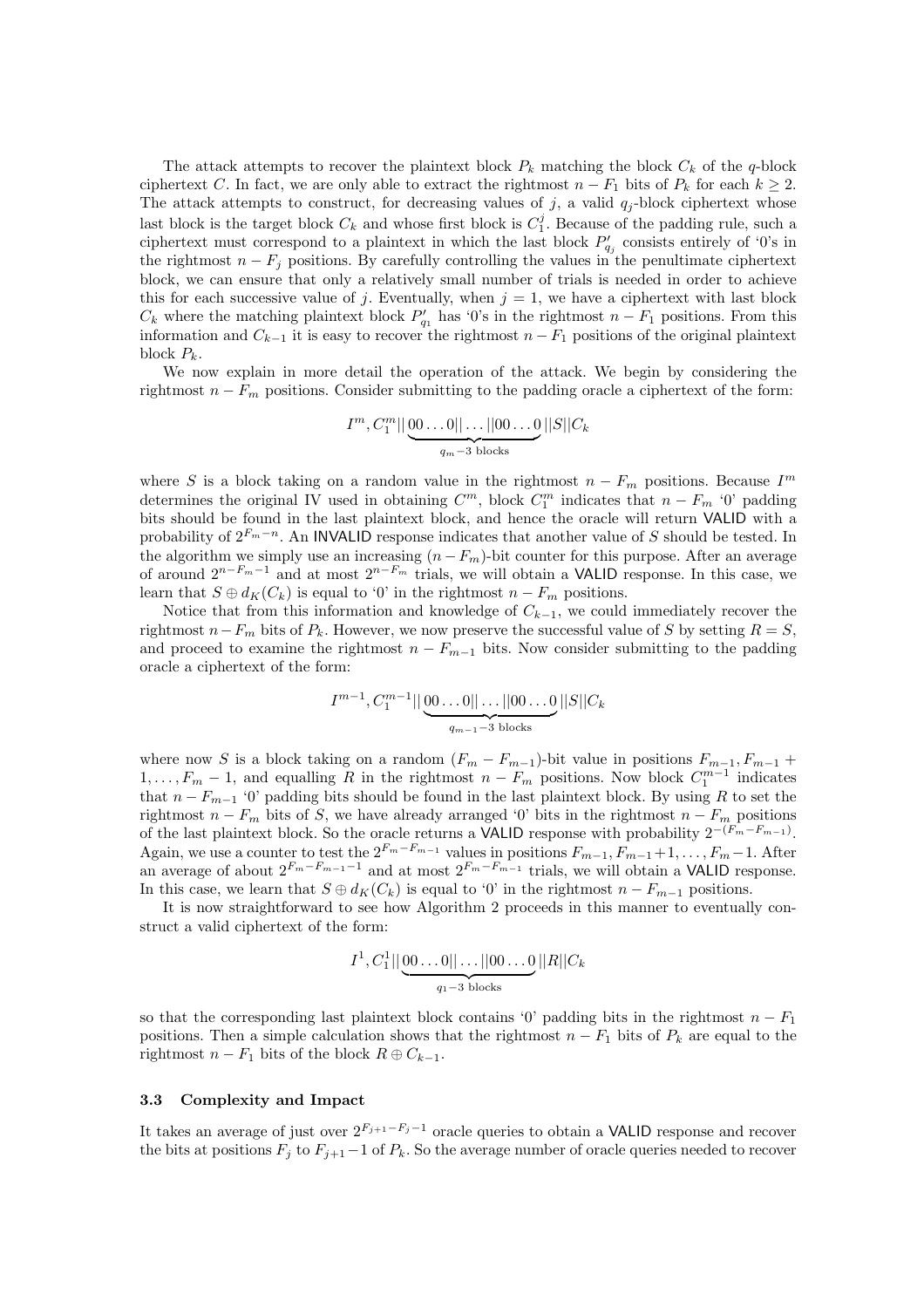$n - F_1$  bits of plaintext is  $\sum_{j=1}^{m} 2^{F_{j+1} - F_j - 1}$ . The worst-case complexity is twice this. Notice that when  $F_1 = 1$  and  $F_{j+1} - F_j = 1$  for each j, the average number of oracle queries needed to decrypt all but the leftmost bit of an n-bit block is just  $n-1$ . In this case, at most two oracle queries are made for each j. In fact, since the outcome of the second oracle query is determined by the first, it is trivial to modify the attack so that  $n - 1$  queries also represents the worst-case performance.

As an example, suppose the block size  $n = 64$  and the data is byte-oriented. Suppose we can obtain 7 auxiliary ciphertexts whose lengths modulo 64 are 8, 16, 24, ..., 56. Then we have  $m = 7$ and the average number of oracle queries needed to obtain 56 out of 64 plaintext bits is roughly 900. If the plaintext has some sort of predictability (e.g. ASCII characters making up an English text, or certain positions in a message within some known protocol), then the remaining byte might be easily guessed.

#### 3.4 Limitations

Unfortunately, we have not succeeded in finding a method to extract the leftmost  $F_1 \geq 1$  bits of the plaintext block  $P_k$ . The underlying reason is that, when the original data fits exactly within blocks, the default padding rule is to add no padding bits at all. This makes it difficult to set up a padding oracle test giving plaintext information.

Algorithm 1 can only find the contents of the length block for ciphertexts with at least 3 blocks. Whilst we are usually more interested in plaintext bits than length information, it would be convenient if Algorithm 2 could be applied to block  $C_1$  of a two-block target ciphertext to extract the length information  $L<sub>D</sub>$ . However, this would require knowledge of the IV (since block  $C_{k-1}$  is used at the last stage of our attack to recover the original plaintext bits). A lower bound on this length can be found by running Algorithm 2 on target block  $C_2$  and finding the position of the rightmost one in  $P_2$ .

#### 3.5 Comparison

The secret and random conditions on IVs have forced us to develop a completely new attack strategy against padding method 3 of [1]. The corresponding attack in [8] makes near-optimal use of the padding oracle and extracts all plaintext bits. To be efficient, our new attack requires the collection of auxiliary ciphertexts with a good spread of data lengths. There might be scenarios where this is unrealistic. Our new attack can never extract the leftmost data bits in each block. In the best case, it can recover all but the leftmost bit of plaintext using an optimal number of oracle queries (if we ignore the cost of finding the lengths of the auxiliary ciphertexts). Our attack cannot be extended to yield efficient attacks in the second attack scenario in which the adversary has no information about IVs at all. The reason is that the length information is placed in the first plaintext block – as a result, a random setting of the IV is almost certain to produce an INVALID response from the padding oracle.

In summary, in comparison to [8], the secret IV restriction has succeeded in increasing the complexity and decreasing the effectiveness of an attack. However, the attack is still feasible in many circumstances.

# 4 Analysis of Padding Method 3 of ISO/IEC 10118-1

#### 4.1 Review of Padding Method and Previous Attacks

We reproduce below the original description of the padding method from [2], except that here, and throughout, we use n in place of  $L_1$  to denote the block size:

"This padding method requires the selection of a parameter r (where  $r \leq n$ ), e.g.  $r = 64$ , and a method of encoding the bit length of the data  $D$ , i.e.  $L_D$  as a bit string of length r. The choice for r will limit the length of D, in that  $L_D < 2^r$ .

"The data  $D$ [...] is padded using the following procedure.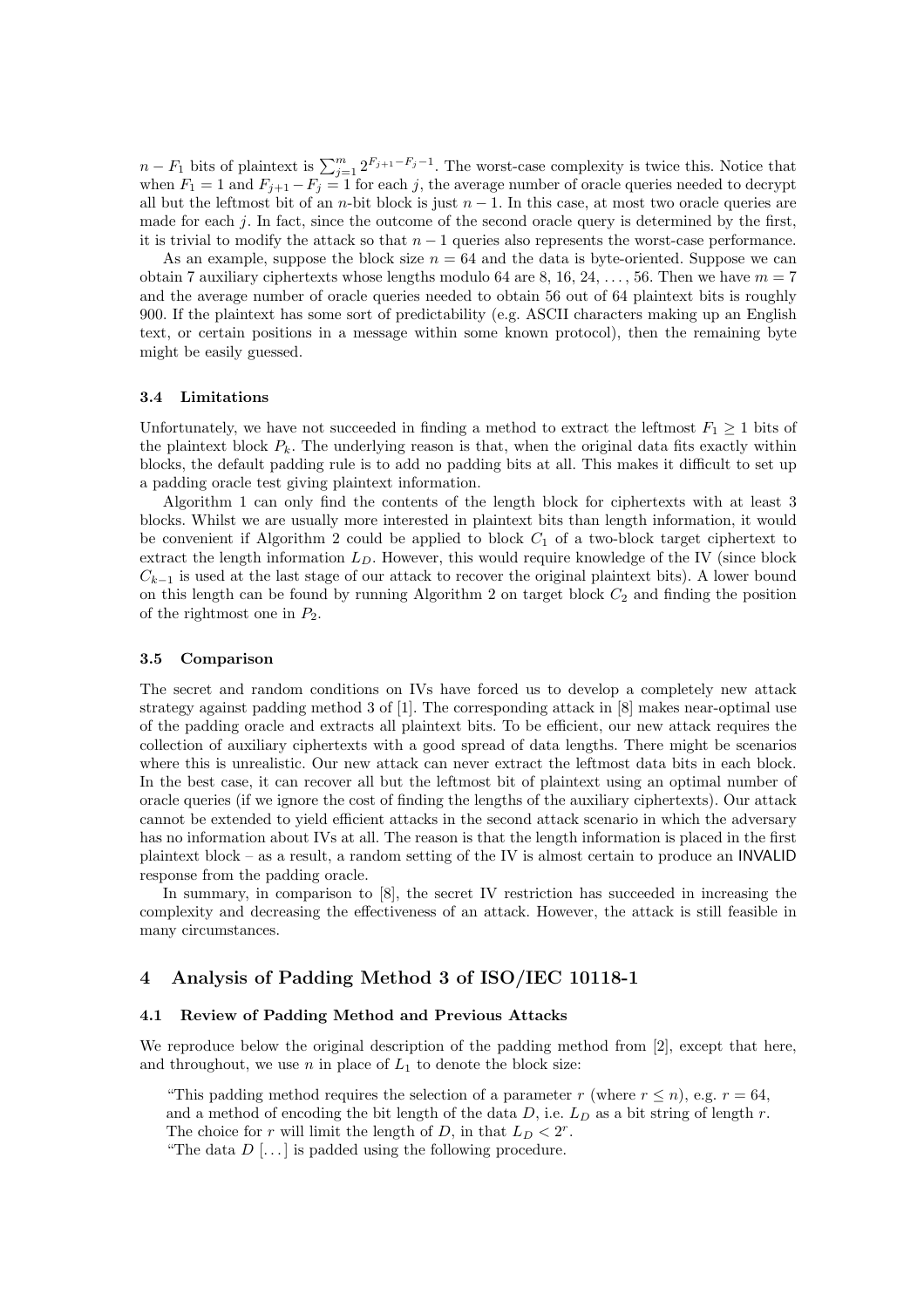- 1. D is concatenated with a single '1' bit.
- 2. The result of the previous step is concatenated with between zero and  $n-1$  '0' bits, such that the length of the resultant string is congruent to  $n-r$  modulo n. The result will be a bit string whose length will be  $r$  bits short of an integer multiple of  $n$  bits (in the case  $r = n$ , the result will be a bit string whose length is an exact multiple of  $n$  bits).
- 3. Append an r-bit encoding of  $L<sub>D</sub>$  using the selected encoding method, yielding the padded version of D."

No encoding method (for  $L_D$ ) is specified in the standard. We assume that base 2 encoding is used. Our attacks here work no matter which encoding method is used, though the attacker needs to know this method.

Using this padding method, the padding bits for data string  $D$  are appended in one of two ways:

- **Same-block** Here  $(L_D \mod n) \leq (n-r-1)$ . The last block of D has enough space after the last data bit to contain at least a single '1' bit and the r bits encoding  $L<sub>D</sub>$ . The number of padding bits (including the length information) is between  $r + 1$  and  $n - 1$ .
- **Cross-block** Here  $(L_D \mod n) \ge (n-r)$ . The last block of D does not have enough space to contain a '1' bit and the r bits encoding  $L<sub>D</sub>$ . The number of bits padded is between n and  $n + r$  and the padding either fits exactly into an extra block or extends over two blocks. Note that this will always be the case when  $r = n$  or  $r = n - 1$ .

In [8], the authors presented two inter-dependent attacks against this padding method. The first attack creates a valid ciphertext with the target ciphertext block as the last block, while the second attack decrypts the last block of any ciphertext.

In more detail, Attack 1 of [8] (named "directed IV search") takes a ciphertext block  $C_k$  as input, and outputs a valid ciphertext of the form  $IV'||C_k$ . It operates by searching for an IV setting that produces a valid ciphertext. This ciphertext is then fed into Attack 2 for decryption. The need to vary the IV in a controlled manner means that the attack does not work when IVs are secret.

Attack 2 of  $[8]$  (named "attacking the last block $(s)$ ") takes as input a whole ciphertext and operates in two phases. In the first phase, it finds  $L<sub>D</sub>$ ; in some cases (including those resulting from Attack 1 of [8]) this involves changing bits in the IV. So this phase does not work in general for secret IVs. In the second phase plaintext bits are extracted. In the case of a same-block padded ciphertext, this second phase does not require any control over the IV. So it will continue to function with only minor modifications in the new setting. In the case of a cross-block padded ciphertext, the second phase can be used to speed up Attack 1 of [8]. This will fail with secret IVs, since Attack 1 of [8] requires their controlled modification.

Despite the failure of Attacks 1 and 2 of [8], a similar strategy can be followed and the original attacks can be modified to work in the tougher of our two attack scenarios. Analogues of Attacks 1 and 2 of [8] are presented in Sections 4.2 and 4.3.

#### 4.2 Attacking an Arbitrary Ciphertext Block

The attack we present in this section attempts to decrypt an arbitrary block  $C_k$  of a ciphertext  $C_1||C_2|| \dots ||C_q$ . In fact, our attacks only work for  $k \geq 2$ . It proceeds in two phases. In the first phase, a valid ciphertext is constructed having  $C_k$  as the final block. In the second phase, the attack of Section 4.3 is used to decrypt that final block. From this,  $P_k$  is easily found. Note that if  $C_q$  is the target block, then one should proceed directly to the attack of Section 4.3.

Phase 1: Constructing a valid ciphertext In this phase, we construct a valid three-block or four-block ciphertext having target block  $C_k$  as the last block. We aim for ciphertexts of these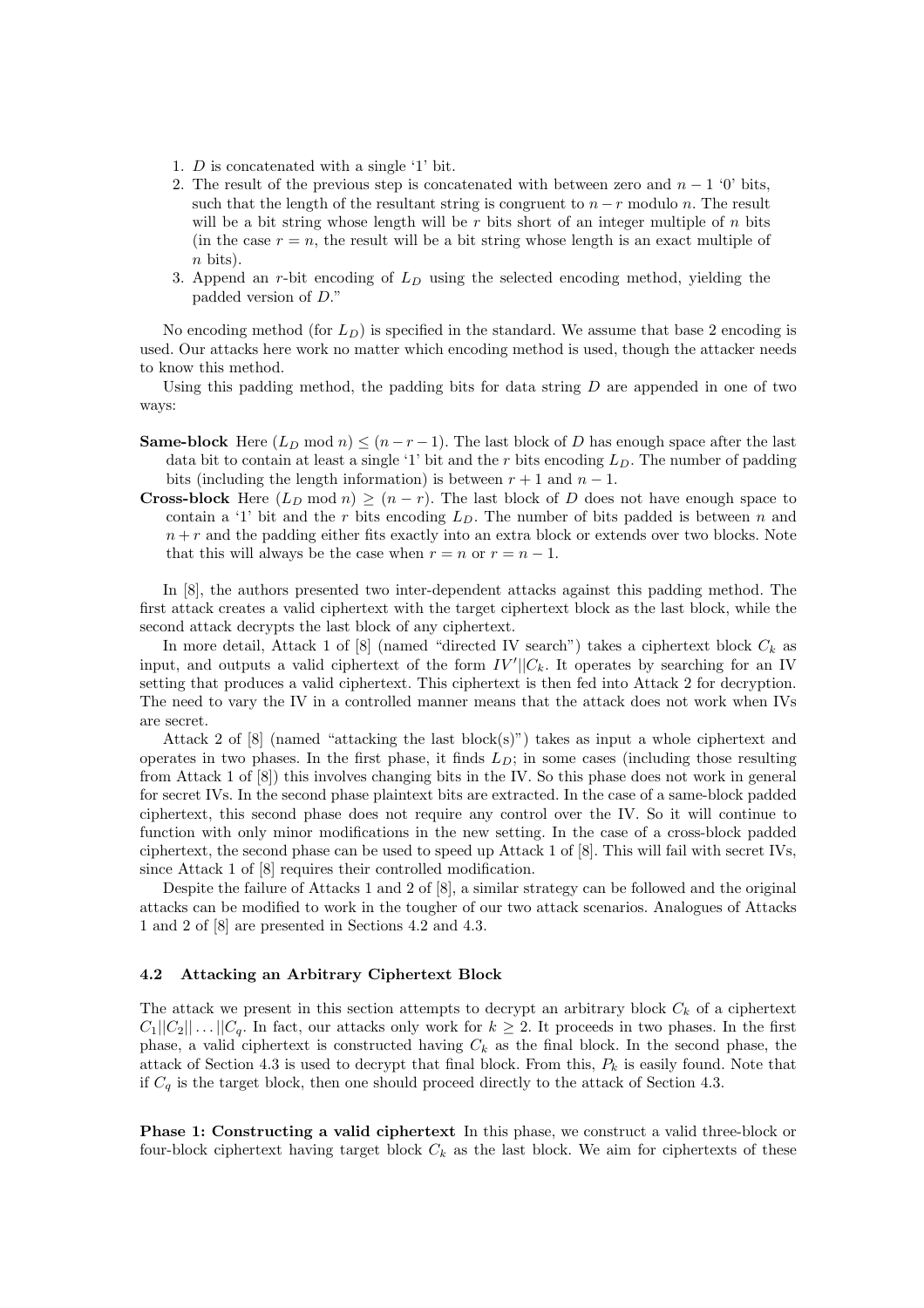lengths because they simplify the second phase of the attack: we will see in Section 4.3 that ciphertexts containing  $q \geq 3$  blocks are the easiest ones to deal with.

This phase splits into two cases, dependent on the value of r.

In the first case, we have  $r < n$ . The algorithm for this case is given in Algorithm 3 and is next described in words. The algorithm essentially submits three-block ciphertexts of the form:

$$
\underbrace{00\ldots0}_{n}||R_2||C_k
$$

to the padding oracle, for various values of  $R_2$  chosen in such a way that at least one choice is guaranteed to produce a valid ciphertext. Our algorithm works no matter what IVs are used by the padding oracle. Note that we suppress any information  $I$  in submissions to the padding oracle here, and throughout this section, because we are operating in the second attack model.

In more detail, a counter i is used to determine the rightmost  $r+1$  bits of  $R_2$ , while the leftmost  $n - r - 1$  bits are set to '0'. This effectively means that ciphertexts with all possible values of the length field in plaintext block  $P'_3$  are submitted to the oracle as i runs between 0 and  $2^r - 1$ , the first half of the search space. At least one choice of  $i$  in this range is guaranteed to result in a VALID response from the oracle unless  $C_k$  and the selection of  $R_2$  mean that the leftmost  $n-r$ bits of  $P'_3$  are all '0'. If this last case occurs, then considering all i between  $2^r$  and  $2^{r+1} - 1$  ensures that one of the leftmost  $n-r$  bits of  $P'_3$  is a '1' and that at least one choice of i results in a VALID response. We will evaluate the average and worst-case complexity of this case of Phase 1 below.

In the second case, where  $r = n$ , a similar attack applies. We now submit four-block ciphertexts of the form:

$$
\underbrace{00\ldots 0}_{n}||R_1||R_2||C_k
$$

to the padding oracle, where we try all possible settings of  $R_2$  and the rightmost bit of  $R_1$ . We are then guaranteed to encounter a valid ciphertext after a maximum of  $2^{n+1}$  oracle calls. The algorithm for this case is given in Algorithm 4; we analyse its complexity in detail below.

**Phase 2: Decrypting**  $C_k$  Once we have a valid three or four-block ciphertext, the attack of Section 4.3 can be applied to obtain the plaintext block  $P'_3$  (or  $P'_4$  in the four-block case) corresponding to the final block of  $C'$ . From  $P'_3$ , the original plaintext block  $P_k$  can be recovered using the relation  $P_k = P'_3 \oplus R_2 \oplus C_{k-1}$ . (A similar procedure applies for the four-block case.) As we shall see below, the attack of Section 4.3 is always efficient when attacking the last block of a three-block (or four-block) ciphertext. So this approach allows efficient extraction of  $P_k$ .

A little more detail is appropriate at this stage. We focus on the three-block case. The first phase of the attack in Section 4.3 finds the length  $L_D$  of the data encrypted in C'. If  $L_D > 2n$ , then the data is same-block padded, while if  $L_D \leq 2n$  it is cross-block padded. If it happens that the data is cross-block padded, then all the bits in  $P'_3$  (or  $P'_4$  in the four-block case) are already determined and are of the form:

$$
\underbrace{00\ldots 0}_{n-r}\underbrace{(L_D)_2}_{r} \quad \text{or} \quad \underbrace{10\ldots 0}_{n-r}\underbrace{(L_D)_2}_{r}.
$$

So in this case no actual decryption step is needed to recover  $P_k$ . Notice that this case will always apply when  $r = n$  or  $r = n-1$ . When the data is same-block padded, we must proceed to the second phase of the attack in Section 4.3. In the three-block case, this phase will efficiently recover the entire plaintext block  $P'_3$  consisting of (in general) data bits, padding bits and length information. From  $P'_3$ , we can recover  $P_k$  using the relation  $P_k = P'_3 \oplus R_2 \oplus C_{k-1}$ . A similar procedure applies for the four-block case.

**Complexity** We begin by analyzing Phase 1 of the attack in the case where  $r < n$ . The analysis is complicated by the fact that Algorithm 3 might output a valid three-block ciphertext  $C'$  for which the corresponding plaintext  $P' = P_1'||P_2'||P_3'$  is cross-block padded. This will have the effect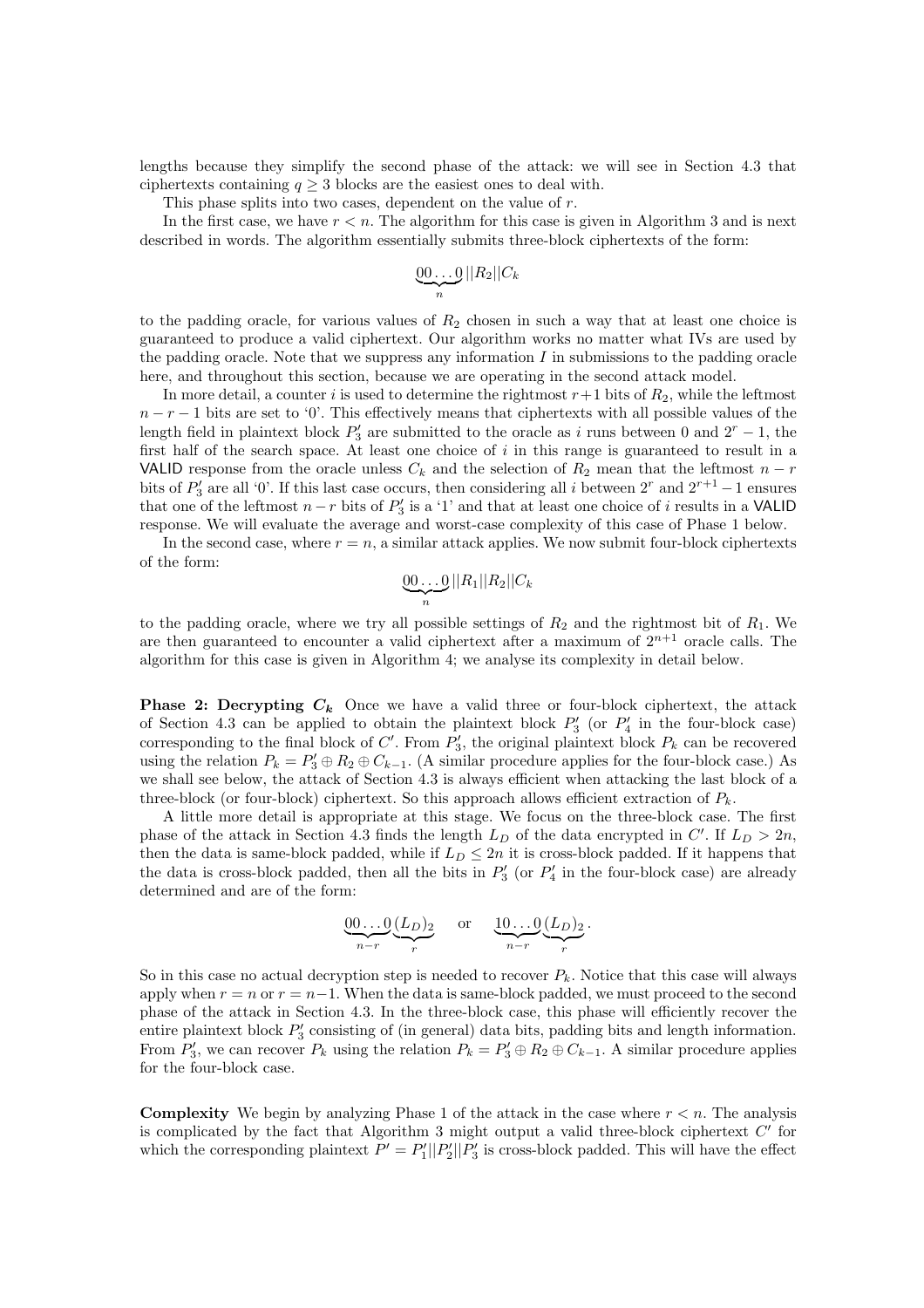of slightly lowering the average-case complexity when compared to the corresponding attack in [8]. Such a cross-block padded plaintext requires that blocks  $P'_2||P'_3$  take the form:

$$
P'_{2,0}P'_{2,1}\ldots P'_{2,L_D-n-1}\underbrace{10\ldots0}_{2n-L_D}||\underbrace{00\ldots0}_{n-r}\underbrace{(L_D)_2}_{r}
$$

where each  $P'_{2,i}$  can be either a '0' or '1' bit and  $(2n - r) \leq L_D \leq (2n - 1)$ . There are r n-bit patterns (corresponding to the r possible values of  $L_D$ ) for  $P'_3$  that have the correct form. So the probability that Phase 1 produces cross-block padding is at most  $r2^{r-n}$  as we vary the rightmost r bits of  $R_2$  in Algorithm 3. Of course, such cross-block padding may never occur during the execution of Algorithm 3: given that  $R_1$  and the decryption key K are fixed, there may be no choice of  $R_2$  that produces the required bit pattern in  $P'_2 = d_K(R_2) \oplus R_1$ .

In any case, we see that there is a probability of at least  $1 - 2^{r-n}$  that either there is a '1' somewhere in the leftmost  $n-r$  bits of  $P'_3$ , or we obtain a cross-block padded ciphertext. In these cases, Algorithm 3 takes on average  $2^{r-1}$  oracle calls. On the other hand, there is a probability of at most  $2^{r-n}$  that the leftmost  $n-r$  bits of  $P'_3$  are all '0' and Algorithm 3 tries all  $2^r$  possible settings for the rightmost bits of  $P'_3$  without a VALID response. Algorithm 3 will then take on average a further 2<sup>r</sup>−<sup>1</sup> oracle calls before obtaining a VALID response. A simple calculation now shows that the average number of oracle calls needed by Algorithm 3 is at most  $2^{r-1} + 2^{2r-n}$ , while in the worst-case it is  $2^{r+1}$ . When r is small relative to n, the average-case complexity is dominated by the term  $2^{r-1}$ .

Phase 1 of the attack in the case  $r = n$  uses Algorithm 4. This algorithm uses on average  $2^n$ oracle calls to obtain a VALID response and  $2^{n+1}$  in the worst case.

Phase 2 uses the attack in Section 4.3 for the same-block padded case, which has a complexity of  $O(n)$  oracle calls. So Phase 2 does not contribute significantly to the overall complexity required to decrypt a single block (unless  $r$  is very small).

**Impact** This attack applies to any ciphertext block  $C_k$  of a ciphertext  $C_1||C_2|| \dots ||C_q$ , except for the first block  $C_1$ . It is not possible to decrypt  $C_1$  because of the use of the relation  $P_k =$  $P'_3 \oplus C_{k-1} \oplus R_2$  at the end of the attack: this would necessitate an XOR with the secret IV. The attack recovers all  $n$  bits within the block and does so many orders faster than exhaustive search for many choices or r. When  $r = n$  our attack is still better than exhaustive key search for block ciphers whose key size is greater than the block length. We restate the observation from [8] that the seemingly innocuous parameter r has unexpected implications for security.

Comparison This attack is an adaptation of Attack 1 in [8] to the second of our attack models, where IVs are secret, random and completely hidden from the adversary. These extra restrictions do not seem to be a major hindrance to the effectiveness of the attack. Specifically, the complexity of the attack has remained practically the same as the corresponding attack in [8], and, except for the first ciphertext block, the impact remains unchanged. The attack uses three-block or fourblock ciphertexts instead of two-block ones when  $r < n$ ; this is not expected to be of any practical significance.

#### 4.3 Attacking the Last Block(s)

The attack we present in this section attempts to decrypt the last block  $C_q$  of a ciphertext  $C_1||C_2|| \dots ||C_q$ . It is an adaptation of Attack 2 in Section 4.3 of [8] to the secret and random IV setting, and, like that attack, proceeds in two phases. Phase 1 determines the length  $L_D$  of the ciphertext, while Phase 2 will recover plaintext bits in the mixed block containing both padding and data bits. (If there is such a block, then it is unique.) Recall that, as well as being directly applicable to the last block  $C_q$ , our attack can also be used in conjunction with the attack in Section 4.2 to decrypt arbitrary ciphertext blocks.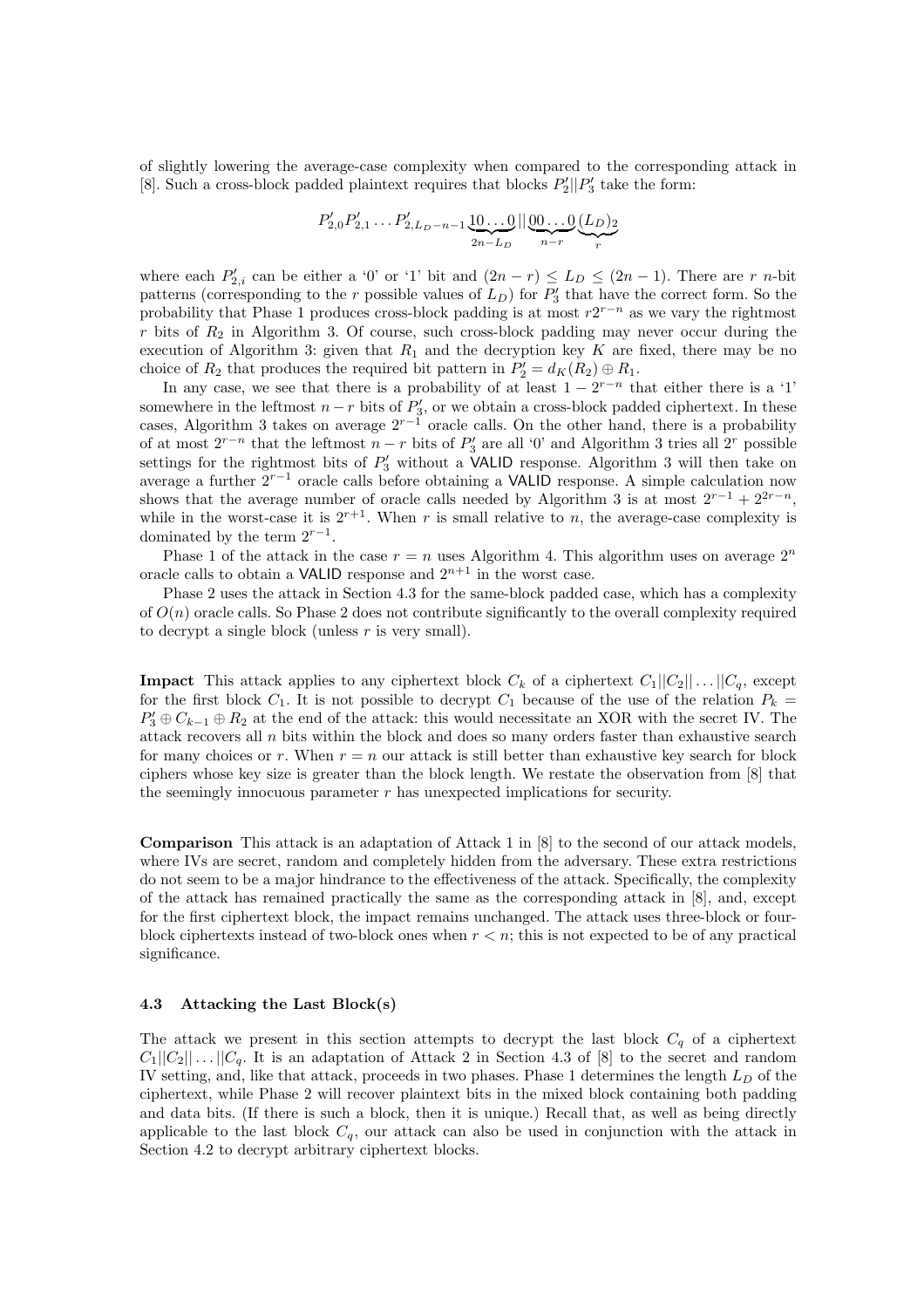**Phase 1: Finding**  $L<sub>D</sub>$  This phase of our attack is derived from the corresponding phase in [8]. The case  $q = 2$  requires special treatment and our methods fail completely when  $q = 1$ . We first examine the general case  $q \geq 3$ .

For ease of presentation we take  $r \leq n-2$ , but Algorithm 5 handles all values of r. Here, in the same-block padded case, the last plaintext block  $P_q$  has the following format:

$$
\underbrace{[\mathsf{DATA}]\underbrace{10\ldots0}_{p}(\underline{L}_D)_2}_{r}
$$

where  $t + p + r = n$  and  $p \ge 1$ . In the cross-block padded case, the above format spans the last two blocks  $P_{q-1}$  and  $P_q$  and we put  $t + p + r = 2n$ . We note that the attacker does not, at first, know which of the cases he is faced with.

Given our  $q$ -block ciphertext, the rightmost position at which a data bit could ever reside is at  $P_{q,n-r-2}$ . Consider then submitting to the padding oracle the ciphertext:

$$
C_1||C_2||\ldots||C_{q-1}\oplus \underbrace{00\ldots 0}_{n-r-2}1\underbrace{00\ldots 0}_{r+1}||C_q.
$$

The oracle will return either:

- VALID, meaning the padding has not been disturbed so the bit flipped in  $P'_q$  by modifying  $C_{q-1}$  is a data bit. Since this bit is at the rightmost possible data bit position, we can deduce that the data length  $L_D$  equals  $(q-1)n + n - r - 1 = qn - r - 1$ .
- or INVALID, meaning a padding bit has been flipped so the padding is no longer valid. Therefore the padding boundary is somewhere to the left of this bit.

We can generalise the above observation about  $P_{q,n-r-2}$  to produce Algorithm 5, a binary search algorithm to find  $L<sub>D</sub>$ . In this algorithm, we initialise two pointers l and u at the extremities of the possible padding range and modify the ciphertext so as to invert the plaintext bit that lies in the middle position  $h := |(l + u)/2|$  of the range. We then submit the ciphertext to the oracle. A VALID response means the start of the padding is to the right of this test bit so we set the lower pointer l to the position  $h + 1$ , whereas INVALID indicates it is to the left and we set the upper pointer u to h. We must then reset the test bit before proceeding to the next test. This process is repeated until the upper and lower pointers coincide, at which point they indicate the rightmost data bit. It is then easy to determine  $L<sub>D</sub>$ . Clearly, the algorithm makes roughly  $\log_2 n$  calls to the padding oracle and so is efficient.

This completes our discussion of the general case where  $q \geq 3$ . Next we focus on the case  $q = 2$ . This case requires special treatment because setting up a binary search as above requires the ability to modifiy plaintext bits in the whole range of padding positions, which in this case includes those in the rightmost  $r$  positions of the plaintext block  $P_1$ . This in turns necessitates the ability to modify bits in the corresponding positions in the IV, which is not possible in the setting of secret and random IVs.

Our solution, presented in Algorithm 6, is to perform a binary search over the restricted range of those padding positions in the second (and last) plaintext block  $P_2$ . This is done by initializing the lower and upper pointers to n and  $2n + r - 1$  respectively. If the search finishes pointing to any position between  $P_{2,1}$  and  $P_{2,n-r-1}$  then this indicates the actual leftmost padding position from which  $L_D$  can be determined. On the other hand, if the search ends pointing at  $P_{2,0}$ , then we can deduce that the bit at that position is a padding bit and hence the boundary is somewhere to the left of that position. From this we can deduce that the plaintext block  $P_2$  consists only of padding bits and encoded length information, and that  $L_d \leq n$ . We could go further and deduce most of the contents of block  $P_2$ , but these bits are not usually of much interest to the attacker. In this case, we cannot continue with the attack.

We note that this  $q = 2$  version of the length-finding algorithm is never invoked by the attack in Section 4.2 (unless  $C_2$  is the last block and happens to be the initial target).

Finally we consider the case  $q = 1$ . Here we are not able to find  $L<sub>D</sub>$  by performing any kind of search for the data/padding boundary since this would require manipulating the IV. Thus our methods fail in this case.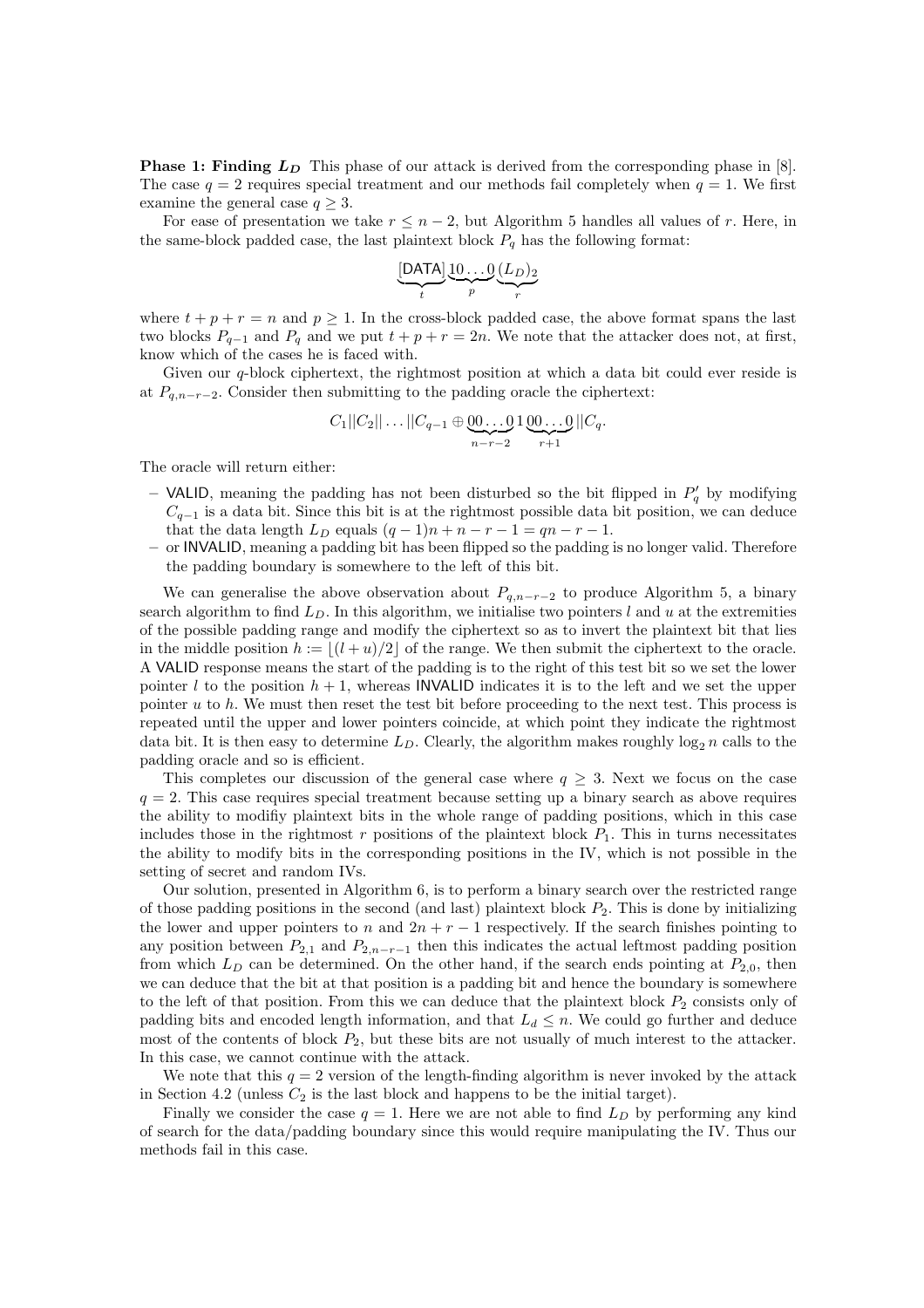**Phase 2: Decrypting** We assume that  $q \geq 2$  and that  $L<sub>D</sub>$  has been successfully obtained from Phase 1. This will always be the case for  $q \geq 3$  and often the case for  $q = 2$ . Same-block and cross-block padded messages are treated differently; recall that knowledge of  $L<sub>D</sub>$  indicates with which case the attacker is faced.

**Decrypting: Same-block** Recall the structure of the last plaintext block  $P_q$ : t unknown data bits, followed by p padding bits in the form  $10...0$  and finally r bits encoding the data length  $L<sub>D</sub>$ . The only bits remaining to be found are the t data bits. We can assume that  $t \geq 1$  and recover these as follows. Consider submitting to the oracle the ciphertext  $C' = R||C_q$  where:

$$
R = C_{q-1} \oplus \underbrace{00\ldots 0}_{n-r} \underbrace{(L_D)_2}_{r} \oplus \underbrace{00\ldots 0}_{t} \underbrace{10\ldots 0}_{p} \underbrace{(n+t-1)_2}_{r}.
$$

This ciphertext is constructed in such a way that, after decryption to obtain plaintext  $P'_1||P'_2$ , the length block in  $P'_2$  encodes the length  $n + t - 1$ , while the p padding bits are modified to be all '0's. Moreover, data bits are copied intact from  $P_q$  to  $P'_2$ , so that  $P_{q,i} = P'_{2,i}$  for  $0 \le i < t$ . From the construction of C', we see that the oracle will output VALID if and only if  $P'_{2,t-1} = 1$ . Since we have  $P_{q,t-1} = P'_{2,t-1}$ , we can obtain the last data bit of block  $P_q$ .

This idea can be extended to recover all t data bits in  $P_q$  in a similar manner: we reduce the length field in  $P'_2$  one step at a time whilst fixing the data in all recovered bit positions to be '0' so that they become part of a valid padding. A single bit of  $P'_2$  and hence of  $P_q$  is revealed at each iteration, until all the data bits in  $P_q$  are recovered. This procedure is given in detail in Algorithm 7. Note that the algorithm makes use of the function  $\overline{\Omega}$  defined by:

$$
\bar{\Omega}(C) = \begin{cases} 1 & \text{if the padding oracle returns VALID for input } C, \\ 0 & \text{if the padding oracle returns INVALID for input } C. \end{cases}
$$

Note that  $\overline{\Omega}$  is the complement of the function  $\Omega$  in [8].

**Decrypting: Cross-block** For cross-block padded plaintexts with  $q \geq 3$  blocks,  $P_q$  is determined completely by  $L_D$  and the padding. However, the padding often extends into the penultimate plaintext block  $P_{q-1}$  and we can exploit this fact when decrypting block  $C_{q-1}$ .

Suppose  $t = L_D \mod n$  and  $t \neq 0$ . Then  $u = n - t$  bits of padding of the form  $\underline{10...0}$  are

present in  $P_{q-1}$ . We show how to decrypt  $C_{q-1}$  using the attack in Section 4.2, but with a speed-up factor of  $2^{u-1}$ . Consider ciphertexts of the form  $C' = 00...0||R_2||C_{q-1}$  where:

$$
R_2 = C_{q-2} \oplus \underbrace{00\ldots 0}_{t} \underbrace{10\ldots 0}_{u} \oplus \underbrace{00\ldots 0}_{n-r} \underbrace{(3n-r-1)_2}_{r}.
$$

Upon decryption, this ciphertext will produce a plaintext block  $P'_3$  of the form:

$$
P'_{3,0}P'_{3,1}\ldots P'_{3,t-1}y_0y_1\ldots y_{u-1}
$$

where  $y_0y_1 \ldots y_{u-1}$  are the u least significant bits of the binary encoding of the length field  $3n-r-1$ . Now it is straightforward to see that running through all  $2^{r-u+1}$  settings of the  $r-u+1$  bits immediately to the left of the rightmost u bits (by varying the relevant bits of  $R_2$ ) will ensure that at least one valid three-block ciphertext  $C'$  is obtained. Naturally, after obtaining such a valid  $C'$ , we can apply the attack of this section again, now using  $C'$  as the input ciphertext. Eventually, that attack will output a candidate  $P'_3$  for the decryption of block  $C_{q-1}$  in ciphertext  $C'$ ; from this we can deduce the decryption  $P_{q-1}$  of  $C_{q-1}$  in the original ciphertext C using the relation  $P_{q-1} = P_3' \oplus R_2 \oplus C_{q-2}.$ 

This strategy takes on average about  $2^{r-u}$  oracle calls which is roughly a fraction  $2^{-(u-1)}$  of the number of oracle calls needed on average for the corresponding attack in Algorithm 3 without the knowledge of the  $u$  padding bits.

Unfortunately this strategy does not work for two-block cross-block padded ciphertexts in our attack model, because the very last step would need to use IV in place of  $C_{q-2}$ .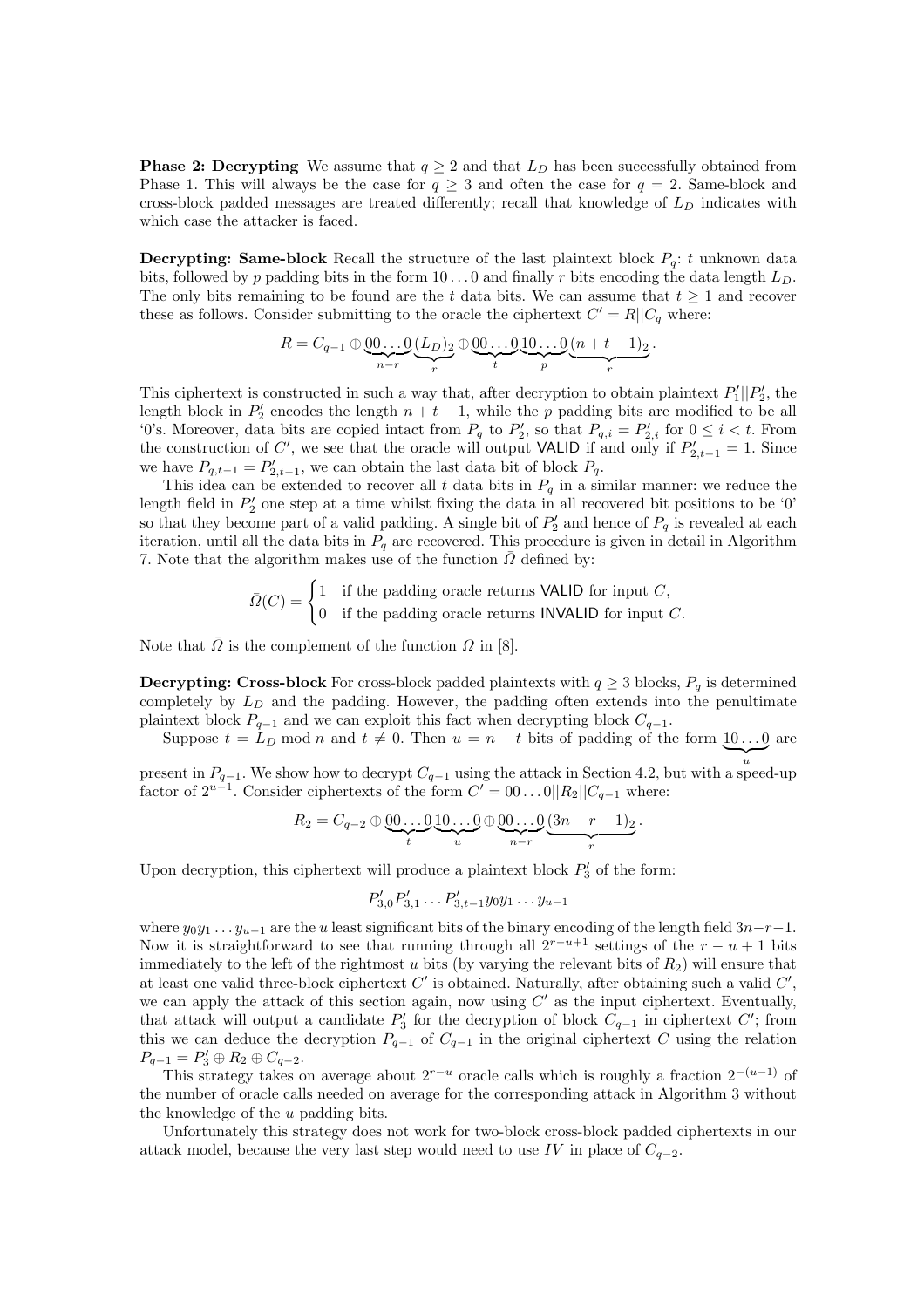**Complexity** For  $q \geq 3$ , Phase 1 of the attack takes roughly  $\log_2 n$  oracle calls to find the data length  $L<sub>D</sub>$ . For same-block padded plaintexts, Phase 2 then takes one call per bit for decrypting. So to recover the t data bits in the last block,  $t + \log_2 n$  oracle calls are required. For cross-block padded plaintexts, the block  $P_q$  is completely determined by  $L_p$ . Then Phase 2 needs on average around  $2^{r-u}$  oracle calls to recover the whole of the penultimate plaintext block  $P_{q-1}$ . Here u is the number of known padding bits in  $P_{q-1}$  and we have ignored the comparatively small cost of running the length-finding and last-block decryption algorithms of this section.

For two-block ciphertexts, Phase 1 will take on average  $\log_2(n-r)$  oracle calls to find either the actual value of  $L_D$  or to find that  $L_D \leq n$ . In the former case, the complexity of Phase 2 is exactly as above. In the latter case, the data is cross-block padded but we are not able to recover the penultimate plaintext block. Phase 1 of the attack is not successful for single-block ciphertexts and no data bits can be extracted using our attack in this case.

It is important to note that, even though the two attacks presented here and in Section 4.2 are inter-dependent, there is no possibility of the attack entering an infinite loop. This is not difficult to show.

Impact The attack is highly efficient (in terms of oracle access) at extracting plaintext bits in the last plaintext block  $P_q$ . A maximum of  $n - r - 1$  bits of data can be recovered in this way and the attack is therefore significant for short messages, especially in combination with a small r. One might argue that  $r = n$  is a natural choice for the implementor. In this case, the padding is always cross-block and the attacker must resort to the speeded-up version of the attack in Section 4.2.

Comparison One impact of assuming that IVs are secret and random on the attack in this section is that Phase 1 of the attack is prevented from determining the exact data length of single-block ciphertexts, and two-block ones when the plaintext is cross-block padded. This, in turn, stops us from extracting any data bits in these cases. This is in contrast to the corresponding cases in [8], where the ability to manipulate the IV can be used to advantage.

The complexity of the two phases remains unchanged when compared to the corresponding attack in [8] (log<sub>2</sub> n oracle calls to find  $L_D$  and one oracle call per data bit extracted for same-block padding). Short ciphertexts, typically two or three blocks long, are used throughout, so there is little or no message expansion.

# 5 Conclusions

We have shown that the use of IVs that are secret and random does not prevent padding oracle attacks on CBC-mode encryption. We have shown this to be the case in the context of two padding methods previously analyzed in [8]. The use of secret, random IVs required us to develop new ideas and to extend the analysis of [8]. The new attacks are, at best, of roughly equal complexity to those of [8] and the assumptions we have made to obtain attacks seem reasonable. The attacks recover most, if not all, plaintext bits many orders of magnitude faster than exhaustive key search.

The 2004 FCD text for the 3rd edition of ISO/IEC 10116 [4], which supersedes [3], contains new text regarding padding methods in Clause 5 (Requirements). It now reads

. . . Padding techniques. . . are not within the scope of this International Standard, and throughout this standard it is assumed that any padding, as necessary, has already been applied.

This effectively off-loads the responsibility of choosing a padding method to the implementor of this standard (if it is published with the text as it stands). In our view, not specifying a padding method at all has the potential to be even more dangerous than specifying a method that is known to be weak against certain attack types. After all, there is no guarantee that an implementor will not choose a method that falls to some even more realistic form of attack. Methods that appear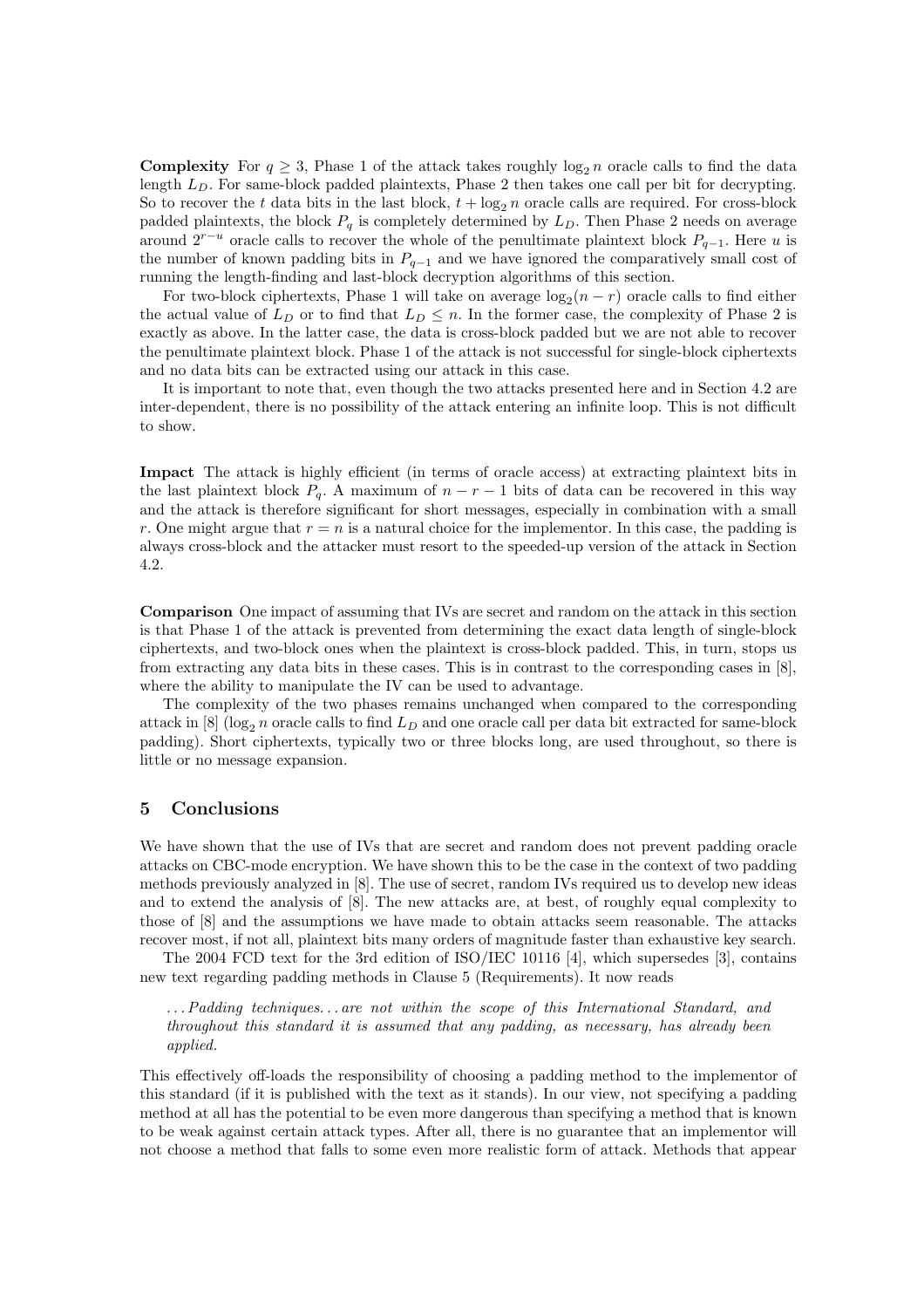to resist padding oracle attacks have been analysed [6]. For example, padding method 2 of [1], in which the plaintext is padded with a single '1' and as many '0's as are necessary to complete a block, seems like a good candidate. We currently know of no reason not to recommend it for use. We argue that the more complete and unambiguous a specification is, the smaller the chance for insecure approaches to be taken by an implementor.

Finally, we wish to repeat the point made in  $[6, 8]$  that padding oracle attacks can be easily thwarted by the proper use of strong integrity checks. It is now widely held that encryption should be accompanied by a data integrity mechanism whenever feasible and appropriate. Of course there are situations (for example, constrained environments) where the use of a MAC algorithm in addition to encryption is not possible. In these scenarios, the careful selection of a padding method and the avoidance of padding oracles in implementations is of paramount importance.

### References

- 1. ISO/IEC 9797-1: Information technology Security techniques Message Authentication Codes  $(MACs)$  — Part 1: Mechanisms using a block cipher, 1999.
- 2. ISO/IEC 10118-1 (2nd edition): Information technology Security techniques Hash-functions Part 1: General, 2000.
- 3. ISO/IEC 2nd CD 10116 (revision): Information technology Security techniques Modes of operation for an n-bit block cipher, 2002. (Second committee draft of proposed 3rd edition of the standard).
- 4. ISO/IEC FCD 10116 (2nd edition): Information technology Security techniques Modes of operation for an n-bit block cipher, 2004. (Final committee draft of proposed 3rd edition of the standard).
- 5. M. Bellare, A. Desai, E. Jokipii, and P. Rogaway. A Concrete Analysis of Symmetric Encryption: Analysis of the DES Modes of Operations. In 38th IEEE Symposium on Foundations of Computer Science, pages 394–409. IEEE, 1997.
- 6. J. Black and H. Urtubia. Side-Channel Attacks on Symmetric Encryption Schemes: The Case for Authenticated Encryption. In Proceedings of the 11th USENIX Security Symposium, San Francisco, CA, USA, August 5-9, 2002, pages 327–338. USENIX, 2002.
- 7. B. Canvel, A. Hiltgen, S. Vaudenay, and M. Vuagnoux. Password Interception in a SSL/TLS Channel. In D. Boneh, editor, Advances in Cryptology — CRYPTO 2003, volume 2729 of Lecture Notes in Computer Science, pages 583–599. Springer-Verlag, 2003.
- 8. K.G. Paterson and A. Yau. Padding Oracle Attacks on the ISO CBC Mode Padding Standard. In T. Okamoto, editor, Topics in Cryptology — CT-RSA 2004, volume 2964 of Lecture Notes in Computer Science, pages 305–323. Springer-Verlag, 2004.
- 9. S. Vaudenay. Security Flaws Induced by CBC Padding Applications to SSL, IPSEC, WTLS . . . . In L. Knudsen, editor, Advances in Cryptology — EUROCRYPT 2002, volume 2332 of Lecture Notes in Computer Science, pages 534–545. Springer-Verlag, 2002.

# Appendix

We present here pseudo-code for the various algorithms developed in the text.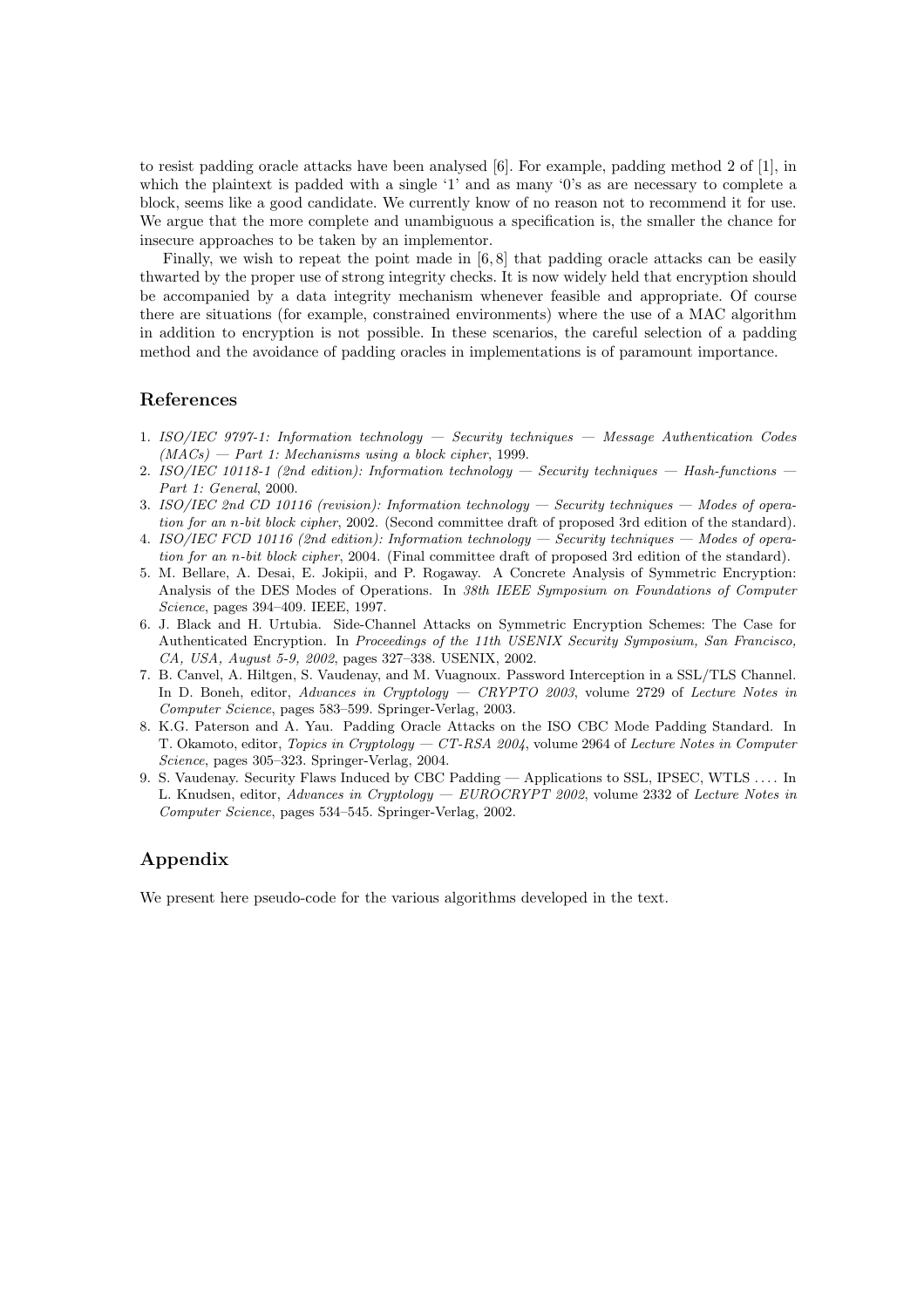```
Input: I, C_1 || C_2 || \ldots || C_qOutput: L_Dfunction 9797-1-M3-GET-L_D-GENERAL
   l := 0u := n - 1repeat
       h := \lceil (l + u)/2 \rceilC_{q-1,h}:=C_{q-1,h}\oplus 1if ORACLE(I, C_1||C_2||...||C_q) = VALID then
           l := helse
           u := h - 1end if
       C_{q-1,h} := C_{q-1,h} \oplus 1until l = ureturn L_D := (q-1)n + l + 1end function
```
# Algorithm 2

**Input:** auxiliary ciphertexts  $C^1, C^2, \ldots, C^m$ , IV-determining information  $I^1, I^2, \ldots, I^m$ , length information  $q_1, \ldots, q_m$  and  $F_1, \ldots, F_m$ , target ciphertext blocks  $C_{k-1}, C_k$ **Output:** rightmost  $n - F_1$  bits of  $P_k$ 

function 9797-1-M3-DECRYPT  $R := \underbrace{00 \dots 0}_{\sim}$ n  $\mathcal{F}_{m+1} := n$ for  $j := m$  to 1 do  $i := -1$ repeat  $i := i + 1$  $S := R \oplus \underbrace{00 \dots 0}$  $F_j$  $\overset{(i)_{2}}{\smile}$  $F_{j+1}-F_j$  $\underbrace{00...0}$  $n-F_{j+1}$ until oracle(I j , C<sup>j</sup> 1 || 00 . . . 0|| . . . ||00 . . . 0 | {z }  $q_j-3$  blocks  $||S||C_k) =$  VALID  $R := R \oplus \underbrace{00 \dots 0}$  $F_j$  $\overset{(i)_{2}}{\smile}$  $F_{j+1}-F_j$  $\underbrace{00\ldots0}$  $n-F_{j+1}$ end for return rightmost  $n - F_1$  bits of  $R \oplus C_{k-1}$ end function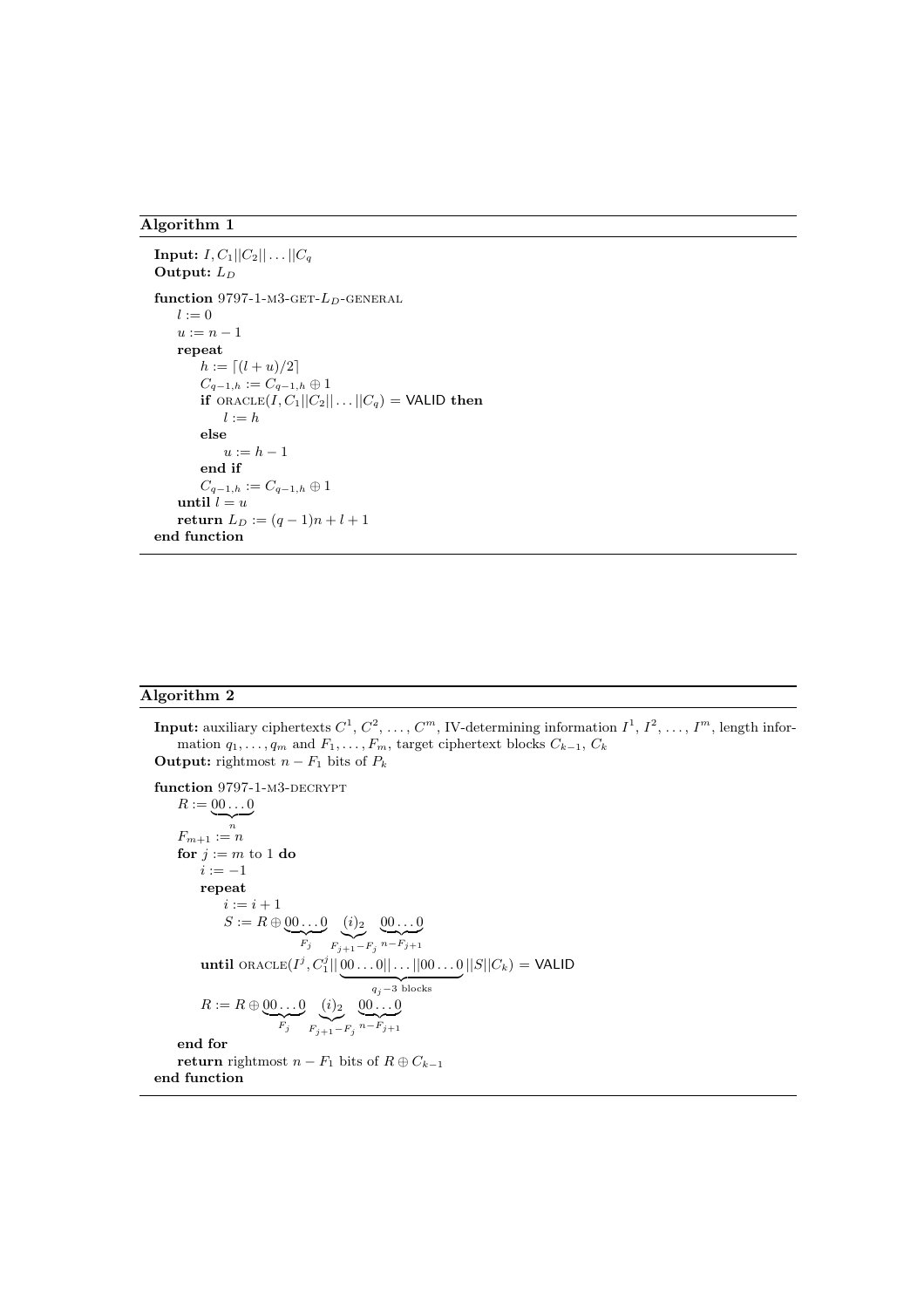Input:  $C_k$ ,  $r$ ,  $n$ **Output:** A valid three-block ciphertext, the last block of which is  $C_k$ **Require:**  $1 \leq r < n$ function 10118-1-M3-GENERAL $(C_k, r, n)$  $R_1 := \underbrace{00 \dots 0}$  $R_2 := \underbrace{00 \dots 0}_{n \dots 0}$ n  $i := 0$ while  $ORACLE(R_1||R_2||C_k) = INVALID$  do  $i := i + 1$  $R_2 := \underbrace{00...0}_{n-r-1}$  $\left(\frac{i}{r+1}\right)$ end while return  $R_1||R_2||C_k$ end function

### Algorithm 4

Input:  $C_k$ ,  $r$ ,  $n$ **Output:** A valid four-block ciphertext, the last block of which is  $C_k$ **Require:**  $r = n$ function 10118-1-m3-special  $(C_k,\,r,\,n)$  $R_1 := \underbrace{00 \dots 0}$ n  $R_2 := \underbrace{00 \dots 0}$ n  $i := 0$ while  $\text{ORACLE}(\underbrace{00\ldots0}_{\ldots}| |R_1| |R_2| |C_k) = \text{INVALID do}$ n  $i := i + 1$ if  $i = 2^r$  then  $i := 0$  $R_1 := \underbrace{00 \dots 01}$ n end if  $R_2 := (i)_2$ n end while  $\textbf{return } \underbrace{00\ldots0}_{\ldots}||R_1||R_2||C_k$ n end function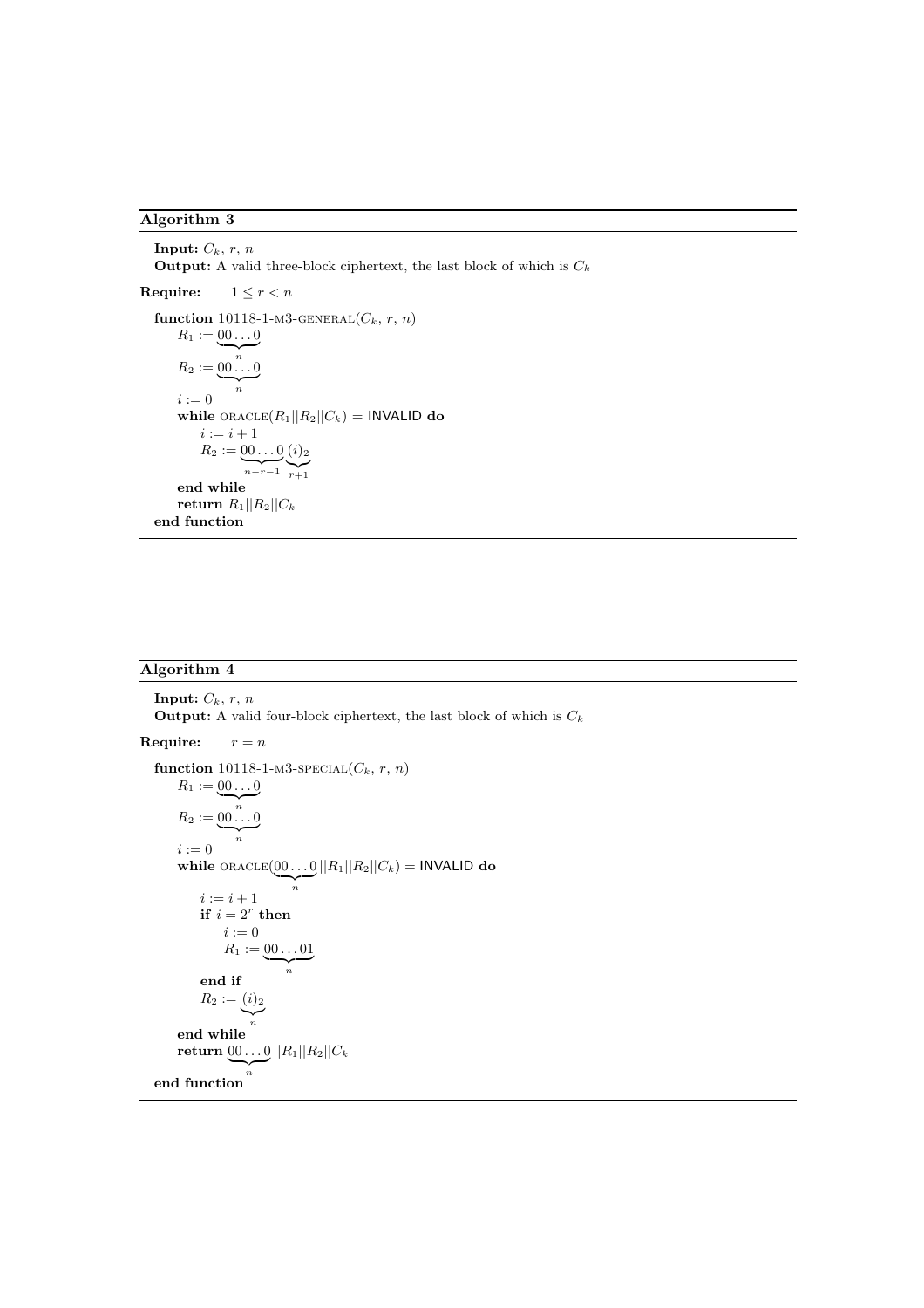```
Input: C_1||C_2|| \dots ||C_q, n, rOutput: L_DRequire: q \geq 3function 10118-1-m3-FIND-L<sub>D</sub>-GENERAL(C_1||C_2|| \dots || C_q, n, r)C := C_1 ||C_2|| \dots ||C_ql := (q - 2)n + n - ru := (q-1)n + n - r - 1repeat
           h := |(l + u)/2|C_{\lfloor h/n \rfloor,h \bmod n} := C_{\lfloor h/n \rfloor,h \bmod n} \oplus 1if ORACLE(C) = VALID then
                l := h + 1else
                u := hend if
           C_{\lfloor h/n \rfloor,h \bmod n} := C_{\lfloor h/n \rfloor,h \bmod n} \oplus 1until l = ureturn L_D := lend function
```
# Algorithm 6

```
Input: C_1||C_2, n, rOutput: L_D or "Plaintext length at most n"
function 10118-1-M3-FIND-L_D-SPECIAL(C_1||C_2, n, r)C := C_1||C_2l := nu := 2n - r - 1repeat
        h := |(l + u)/2|C_{\lfloor h/n\rfloor,h \bmod n} := C_{\lfloor h/n\rfloor,h \bmod n} \oplus 1if ORACLE(C) = VALID then
            l := h + 1else
            u := hend if
        C_{\lfloor h/n \rfloor,h \bmod n} := C_{\lfloor h/n \rfloor,h \bmod n} \oplus 1until l = uif l > n then
        return L_D := lelse
        return "Plaintext length at most n"
    end if
end function
```